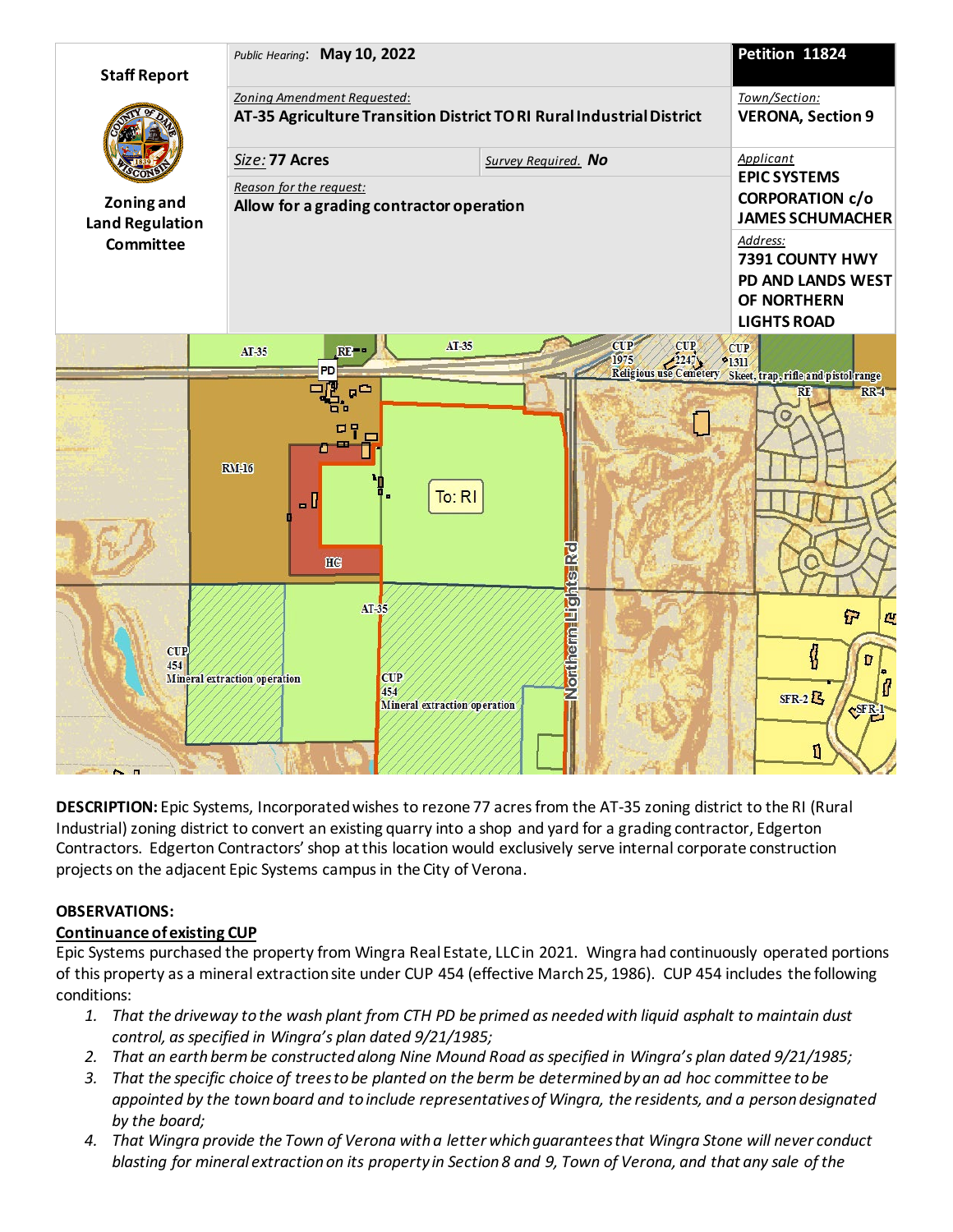*property will be bound with appropriate deed restrictions to assure that blasting for mineral extraction will not be conducted by any subsequent ownership;*

- *5. Hours of operation be limited on weekends from June 1 through September 15 to:*
	- *a. 8:00 a.m. – 6:30 p.m. Saturday*
	- *b. No operation of wash plant on Sundays.*

Epic Systems proposes to move existing sand and aggregate to the Epic Systems campus. The Zoning Administrator has determined that this is sufficient mineral extraction activity to keep CUP 454, and associated conditions, in effect, even if Petition 11824 is approved.

## **Mineral Extraction Reclamation Plan**

The approved mineral extraction reclamation plan (2004) for the Wingra site calls for the site to be reclaimed to "agricultural pastureland." "Agricultural use" is a permitted use in the RI zoning district.

### **Zoning Ordinance Provisions for Rezones to Processing, Manufacturing and Industrial ZoningDistricts**

Section 10.280 of the Dane County Zoning Ordinance includes standards for any rezone to either the RI or MI zoning districts.

### *10.280. Processing, Manufacturing and Industrial Zoning Districts*

*(1) Provisions applicable to all Processing, Manufacturing and Industrial Districts*

- *a) Off-street parking. Off-street parking shall be provided as required in s. 10.102(8).*
- *b) Screening. For commercial uses adjacent to any Residential, Rural Residential or RuralMixed-Use district, screening must be provided as required in s. 10.102(12).*
- *c) Stormwater. The Zoning Administrator may not issue a zoning permit for any developmentin any Processing, Manufacturing and Industrial district until the Department of Land and Water Resources issues a Stormwater Management permit for the project under Chapter 14, Dane County Code.*

### *(2) Rezones to Processing, Manufacturing and Industrial Zoning Districts.*

- *a) The county board may not approve a petition to rezone to the RI or MI zoning districts on lands*  that are wholly or partially within the zone of contribution to a municipal well, as shown in the *most current adopted version of the Dane County Water Quality Plan*
- *b) Where necessary to minimize impacts to neighboring properties, the zoning committee may recommend, and the county board may adopt, conditions on zoning petitions to any Processing, Manufacturing and Industrial zoning district that impose deeper setbacks, wider minimum lot widths, and/or wider side or rear yards than otherwise provided in this ordinance. Such conditions shall be based on the nature of the use and shall be adopted subject to the standards under s. 10.101(8)(d).*

The Capital Area Regional Planning Commission (CARPC) has legal responsibility for maintaining the *Dane County Water Quality Plan.* Based on the most recent CARPC data, portions of the proposed RI zoning parcel fall within the zone of contribution to City of Verona Municipal Well #5 (see attached map). Boundaries of the proposed RI zoning district should be revised to avoid municipal well contribution zones.

The site plan submitted with this application is inadequate; it is not possible to determine the exact nature and location of the specific proposed uses within the site (such as outdoor storage, berms, vehicle repair, grading operations, office, interior driveways, etc.), nor compliance with county parking standards. The plan should be revised to meet all of the standards of s.10.101(6) of the Dane County Zoning Ordinance.

**TOWN/COUNTY PLAN:** Portions of the site in Section 9, between the section line to the west, and Northern Lights Road to the east, are in a Natural/Recreational Resources area under the *Town of Verona/Dane County Comprehensive Plan.* Approximately 5.25 acres of the proposed RI zoning parcel in Section 8 (on the western side of the parcel, adjacent to the existing HC zoning) is planned for Commercial under the town/county plan.

**RESOURCE PROTECTION:** An excavated pond, approximately 25 acres, and associated floodplain, covers much of the southern portion of the proposed RI parcel. 1968 aerial photography shows no significant water features at this